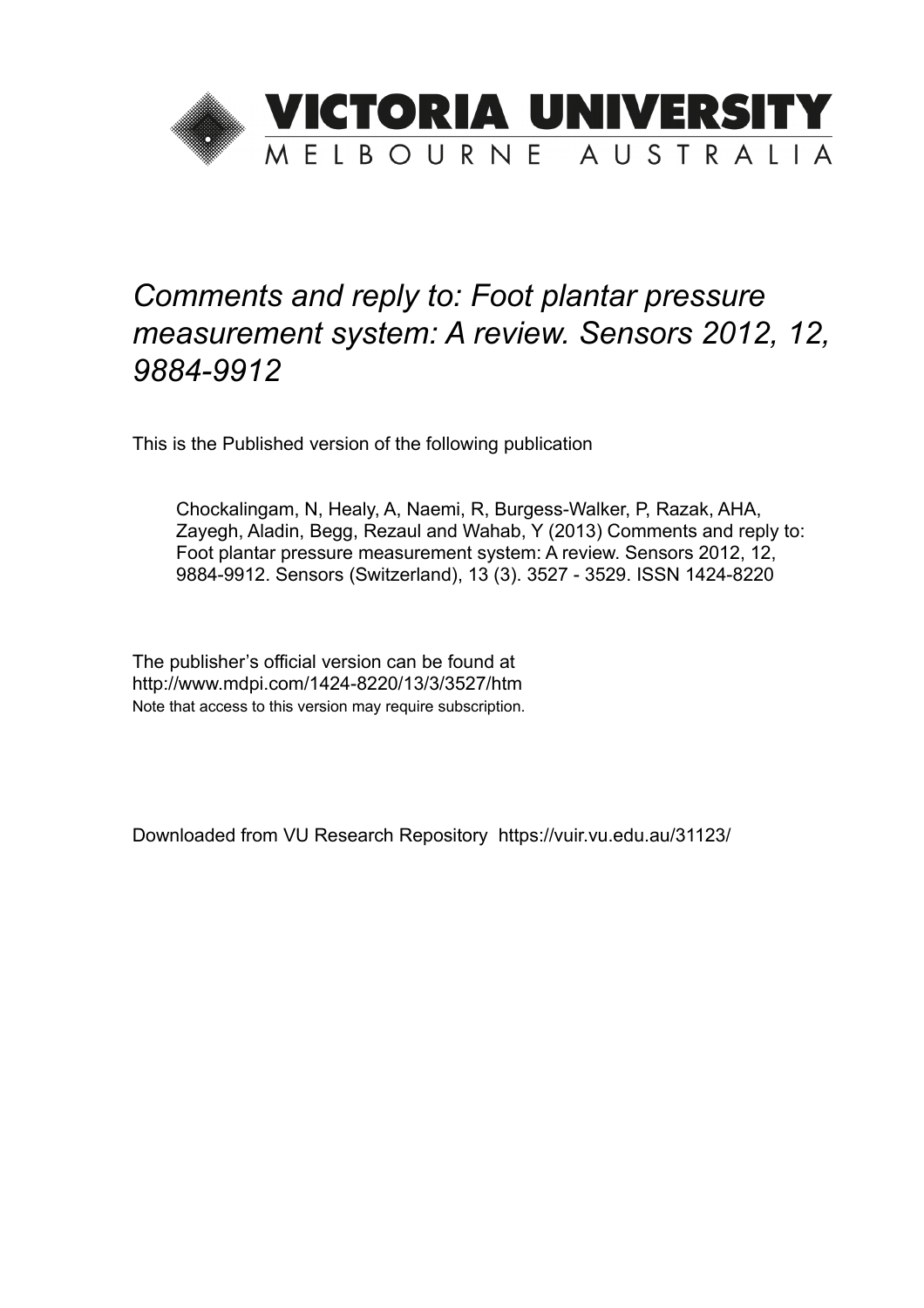#### **OPEN ACCESS**

*sensors*  **ISSN 1424-8220**  www.mdpi.com/journal/sensors

*Comment* 

## **Comments and Reply to: Foot Plantar Pressure Measurement System: A Review. Sensors 2012, 12, 9884-9912**

**Nachiappan Chockalingam 1,\*, Aoife Healy 1 , Roozbeh Naemi 1 , Philip Burgess-Walker <sup>1</sup> , Abdul Hadi Abdul Razak 2,3,\*, Aladin Zayegh 2 , Rezaul K. Begg <sup>4</sup> and Yufridin Wahab <sup>5</sup>**

- 1 Centre for Sport, Health and Exercise Research, Faculty of Health Sciences, Staffordshire University, ST4 2DF, UK; E-Mails: a.healy@staffs.ac.uk (A.H.); r.naemi@staffs.ac.uk (R.N.); p.burgess-walker@staffs.ac.uk (P.B.-W.)
- 2 School of Engineering and Science, Victoria University, Melbourne 3000, Australia; E-Mail: Aladin.Zayegh@vu.edu.au
- 3 Faculty of Electrical Engineering, Universiti Teknologi MARA, Shah Alam 40000, Selangor, Malaysia
- 4 Institute of Sport, Exercise and Active Living (ISEAL) and School of Sport and Exercise Science (SES), Victoria University, Melbourne 3000, Australia; E-Mail: Rezaul.Begg@vu.edu.au
- 5 Centre for Industrial Collaboration, School of Microelectronic Engineering, Universiti Malaysia Arau, Perlis 02600, Malaysia; E-Mail: yufridin@unimap.edu.my
- **\*** Authors to whom correspondence should be addressed; E-Mails: n.chockalingam@staffs.ac.uk (N.C.); hadi@ieee.org (A.H.A.R.); Tel.: +44-1782-295-853 (N.C.); Tel.: +61-3-9919-5047 (A.H.A.R.); Fax: +61-3-9919-4908 (A.H.A.R.).

*Received: 22 January 2013; in revised form: 18 February 2013 / Accepted: 5 March 2013 / Published: 13 March 2013* 

#### **Comments**

We would like to comment on a recent review article published in Sensors by Razak *et al.* [1]. The authors provided a review of plantar pressure measurement systems which included the discussion of the recently developed WalkinSense® system. While the authors correctly identified that our group completed research using this system [2], they have inaccurately reported the manufacturer of the system and our research findings.

The authors stated that this system was developed by our group, however, as stated in our article [2], this system was developed by Tomorrow Options Microelectronics (Sheffield, UK).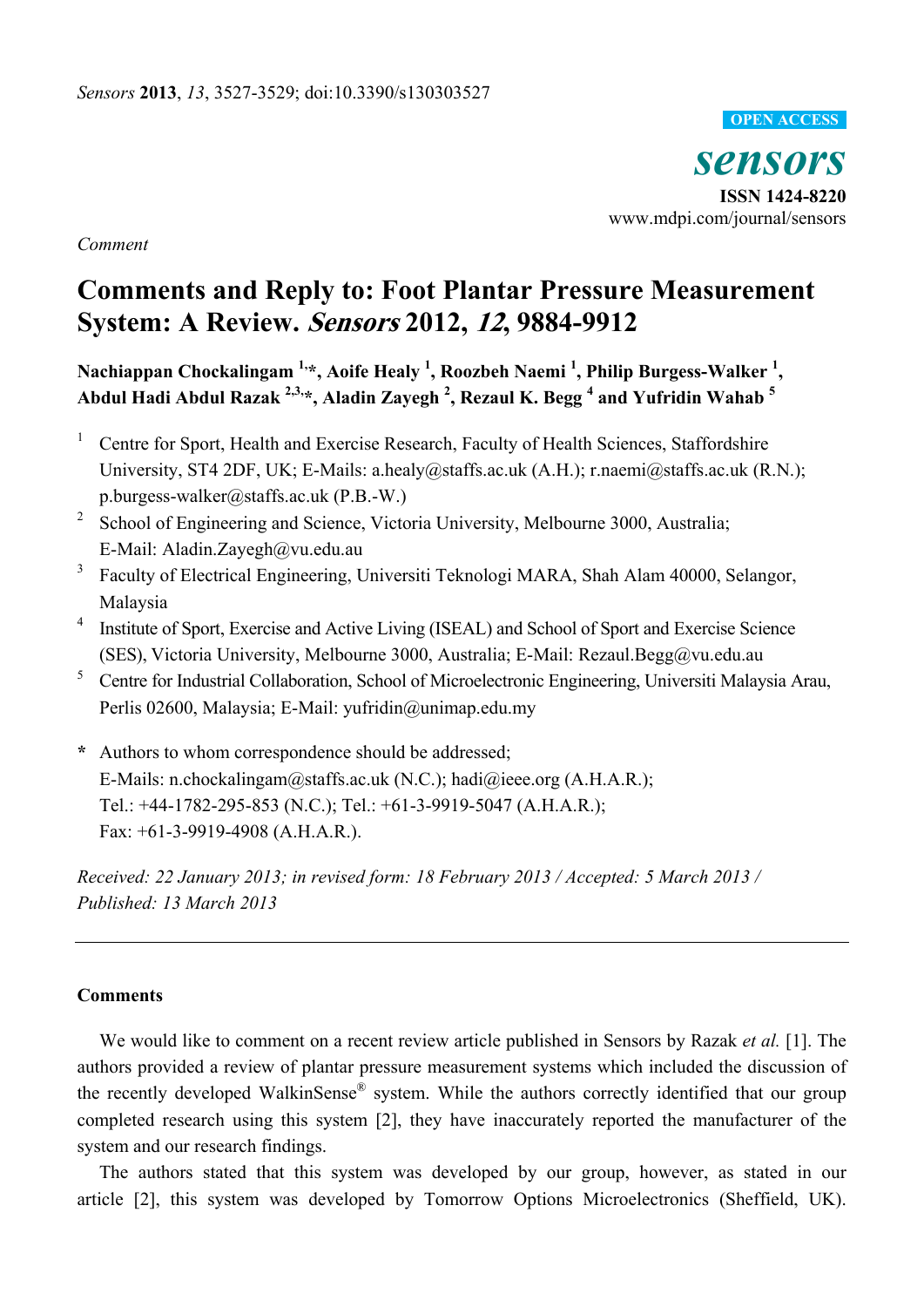Additionally they stated inaccurately that the WalkinSense® system is similar to the F-Scan® (Tekscan, Boston, MA, USA) hardware and software and that our research concluded that WalkinSense<sup>®</sup> had a better repeatability when compared to other commercially available systems. Our research [2] clearly concluded that the WalkinSense<sup>®</sup> system was found to be as repeatable as the F-Scan<sup>®</sup> system.

There are several papers which outline the existing technologies [3], the protocols used for data collection [4,5] and the repeatability of existing systems [6]. Whilst this paper [1], is mainly intended for a different audience when compared to clinical papers, it is very important that previously published information is carefully considered, critically reviewed and succinctly presented in a review paper.

We felt compelled to write this note so that: (1) it is not misinterpreted that we developed this system and (2) our research findings are not inaccurately reported.

#### **References**

- 1. Razak, A.; Zayegh, A.; Begg, R.K.; Wahab, Y. Foot Plantar Pressure Measurement System: A Review. *Sensors* **2012**, *12*, 9884–9912.
- 2. Healy, A.; Burgess-Walker, P.; Naemi, R.; Chockalingam, N. Repeatability of WalkinSense<sup>®</sup> in Shoe Pressure Measurement System: A Preliminary study. *The Foot* **2012**, *22*, 35–39.
- 3. Rosenbaum, D.; Becker, H.P. Review Article: Plantar Pressure Distribution Measurements. Technical Background and Clinical Applications. *Foot Ankle Surg*. **1997**, *3*, 1–14.
- 4. Bus, S.A; de Lange, A. A Comparison of the 1-Step, 2-Step, and 3-Step Protocols for Obtaining Barefoot Plantar Pressure Data in the Diabetic Neuropathic Foot. *Clin. Biomech*. **2005**, *20*, 892–899.
- 5. McPoil, T.G.; Cornwall, M.W.; Dupuis, L.; Cornwell, M. Variability of Plantar Pressure Data. A Comparison of the Two-Step and Midgait Methods. *J. Am. Podiatr. Med. Assoc*. **1999**, *89*, 495–501.
- 6. Ramanathan, A.K.; Kiran, P.; Arnold, G.P.; Wang, W.; Abboud R.J. Repeatability of the Pedar- $X^{\mathbb{R}}$ in-shoe pressure measuring system. *Foot Ankle Surg*. **2010**, *16*, 70–73.

Nachiappan Chockalingam Aoife Healy Roozbeh Naemi Philip Burgess-Walker

#### **Reply**

We acknowledge your concerns and would like to apologize for the unintended errors in our paper [1] while quoting two points from Healy *et al.* [2]. Firstly, the manufacturer of the system is inaccurately identified. Secondly, our sentence "has a better repeatability compared to other commercially available systems" should rather read "equal repeatability compared to F-Scan system".

The corrections made are as listed below: